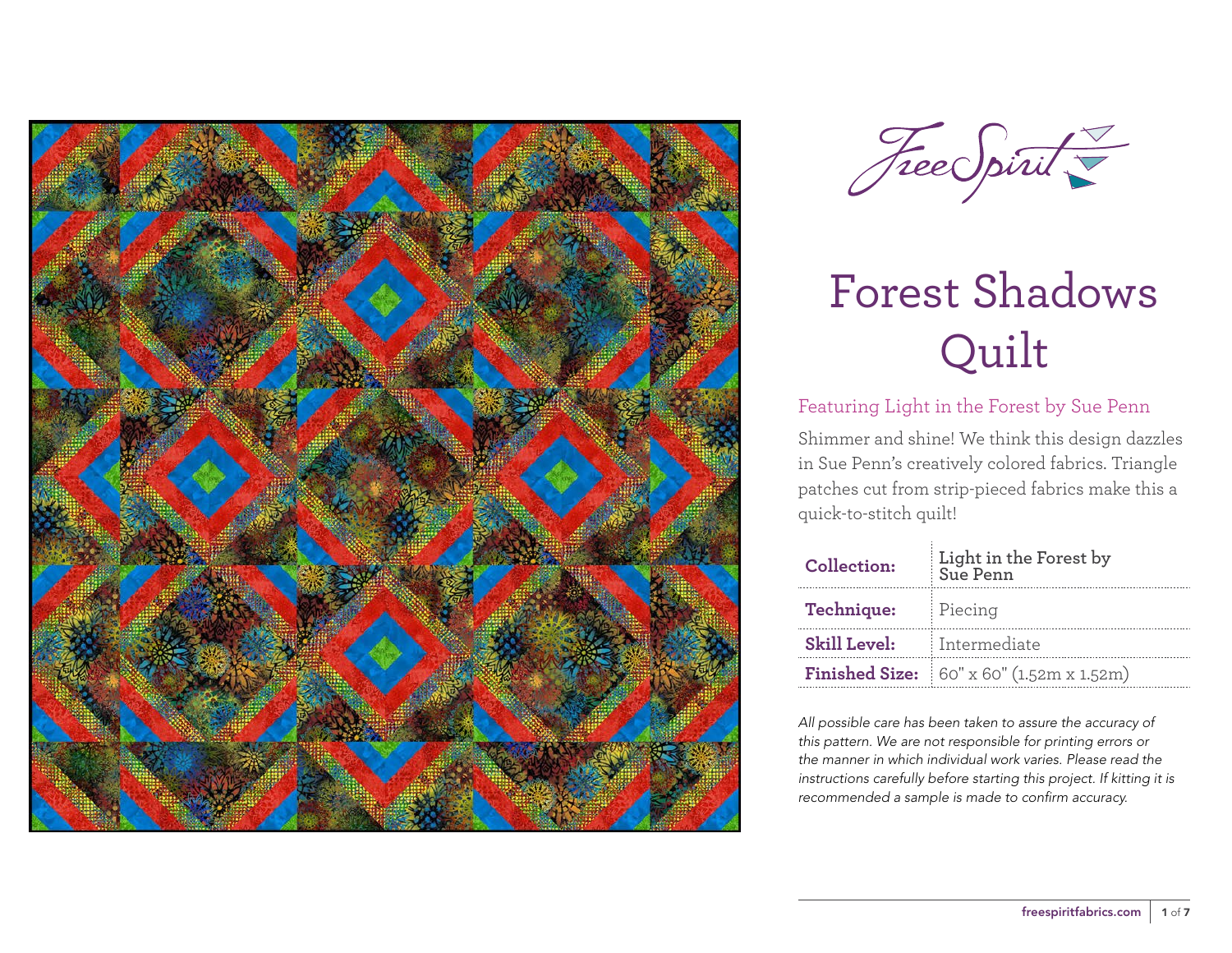$^\prime$ ree $\in$ 

*Project designed by Sue Penn Tech edited by Alison M. Schmidt*

#### **Fabric Requirements**

| <b>DESIGN</b>                                                                           | <b>COLOR</b>                                     | <b>ITEM ID</b>                                                                          | <b>YARDAGE</b>                                                                                                                       |     |                                     |     |     |     |
|-----------------------------------------------------------------------------------------|--------------------------------------------------|-----------------------------------------------------------------------------------------|--------------------------------------------------------------------------------------------------------------------------------------|-----|-------------------------------------|-----|-----|-----|
| (A) Firefly<br>(B) Forest Floor<br>(C) Medallions<br>(D) Brushstrokes<br>(E) Medallions | Multi<br>Multi<br>Cherry<br>Royal<br>Green Apple | PWSP013.MULTI<br>PWSP015.MULTI<br>PWSP016.CHERRY<br>PWSP018.ROYAL<br>PWSP016.GREENAPPLE | $2\frac{1}{4}$ yards (2.06m)<br>$1\frac{1}{4}$ yards (1.14m)<br>1% yards (1.26m)<br>1% yards (1.26m)<br>$1\frac{1}{4}$ yards (1.14m) |     |                                     |     |     |     |
| (F) Designer Essentials<br><b>Solids</b>                                                | <b>Black</b>                                     | CSFSESS.BLACK*                                                                          | $\frac{5}{8}$ yard (0.57m)                                                                                                           | (A) | (B)                                 | (C) | (D) | (E) |
| * includes binding<br><b>Backing (Purchased Separately)</b>                             |                                                  |                                                                                         |                                                                                                                                      |     |                                     |     |     |     |
| 44" (111.76cm) wide<br>Forest Floor                                                     | Multi                                            | PWSP015.MULTI                                                                           | 4 yards (3.66m)                                                                                                                      |     |                                     |     |     |     |
| <b>OR</b><br>108" (274.32cm) wide                                                       |                                                  |                                                                                         | $1\frac{3}{4}$ yards (1.60m)                                                                                                         | (F) | <b>Backing</b><br>44"<br>(111.76cm) |     |     |     |

### **Additional Recommendations**

- 100% cotton thread in colors to match
- 68" x 68" (172.72cm 172.72cm) batting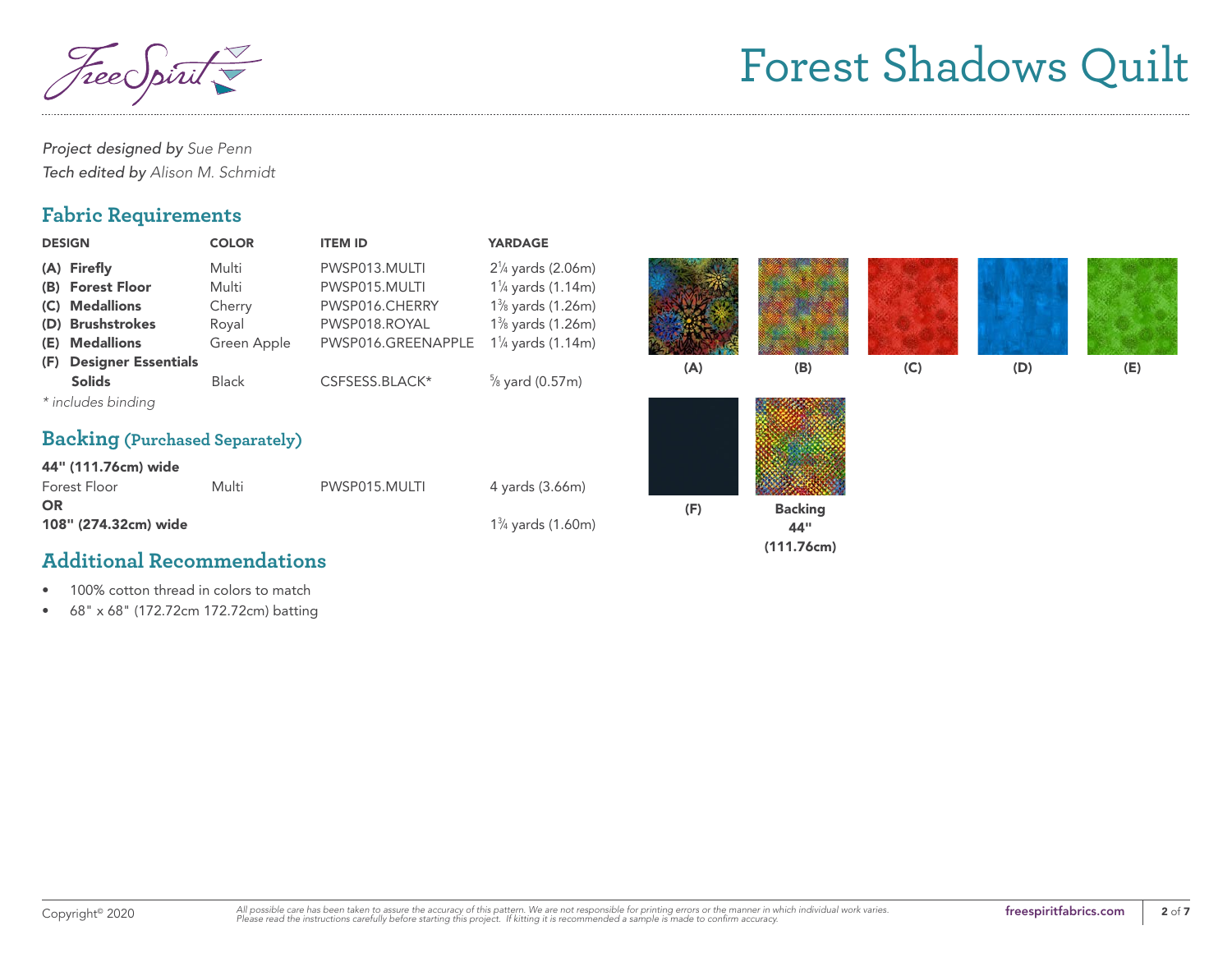#### **Preparation**

*Print and assemble the pieces for the Triangle template on pages 6 and 7 at 100%.*

### **Cutting**

#### WOF = Width of Fabric

#### Fabric A, cut:

- (2) 111 ⁄8" (28.26cm) x WOF; sub-cut (5)  $11\frac{1}{8}$ " (28.26cm) squares
- (1) 161 ⁄4" (41.26cm) x WOF; sub-cut
- $(2)$  16<sup>1</sup>/<sub>4</sub>" (41.26cm) squares, then cut each square twice diagonally, from corner to opposite corner, to make (8) large side triangles
- (4) 83 ⁄8" (21.27cm) x WOF; sub-cut  $(14)$   $8\%$ "  $(21.27cm)$  squares, then cut each square once diagonally, from corner to opposite corner, to make (28) small triangles

Fabric B, cut:

(22) 13 ⁄4" (4.45cm) x WOF

Fabric C, cut: (22) 2" (5.08cm) x WOF

Fabric D, cut: (22) 2" (5.08cm) x WOF

Fabric E, cut: (22) 13 ⁄4" (4.45cm) x WOF

Fabric F, cut: (7) 21 ⁄2" (6.35cm) x WOF for binding

### **Sewing**

1. You may want to shorten your stitch length slightly, to around 2.0, to ensure that seams won't open up after the strip sets are cut. Join (1) each Fabric B, C, D, and E strip together along the long edges, making sure to keep the strips in the order shown (Fig. 1). Press the seams in one direction. Repeat to make a total of 22 strip sets.





Make 22 strip sets.

2. Aligning the longest edge of the Triangle template with the long raw edge of Fabric B in a strip set, cut a striped triangle from the strip set as shown (Fig. 2). Cut a total of 64 identical striped triangles.

Fig. 2



Cut 64 striped triangles.

3. Return your stitch length to normal if you shortened it in step 1. Matching long edges, sew (1) striped triangle and (1) Fabric A small triangle together along the long edge to make a Small Block (Fig. 3).

Press carefully, to avoid stretching any biascut edges. Make (28) Small Blocks 8" x 8" (20.32cm x 20.32cm).

Fig. 3



**Small Block** Make 28.

4. Place (2) Small Blocks right sides together, matching seams of the striped triangles. Pin, then sew the blocks together to make a Small Block unit (Fig. 4). Make (12) Small Block units 8" x 16" (20.32cm x 40.64cm).

Fig. 4





**Small Block unit Make 12.**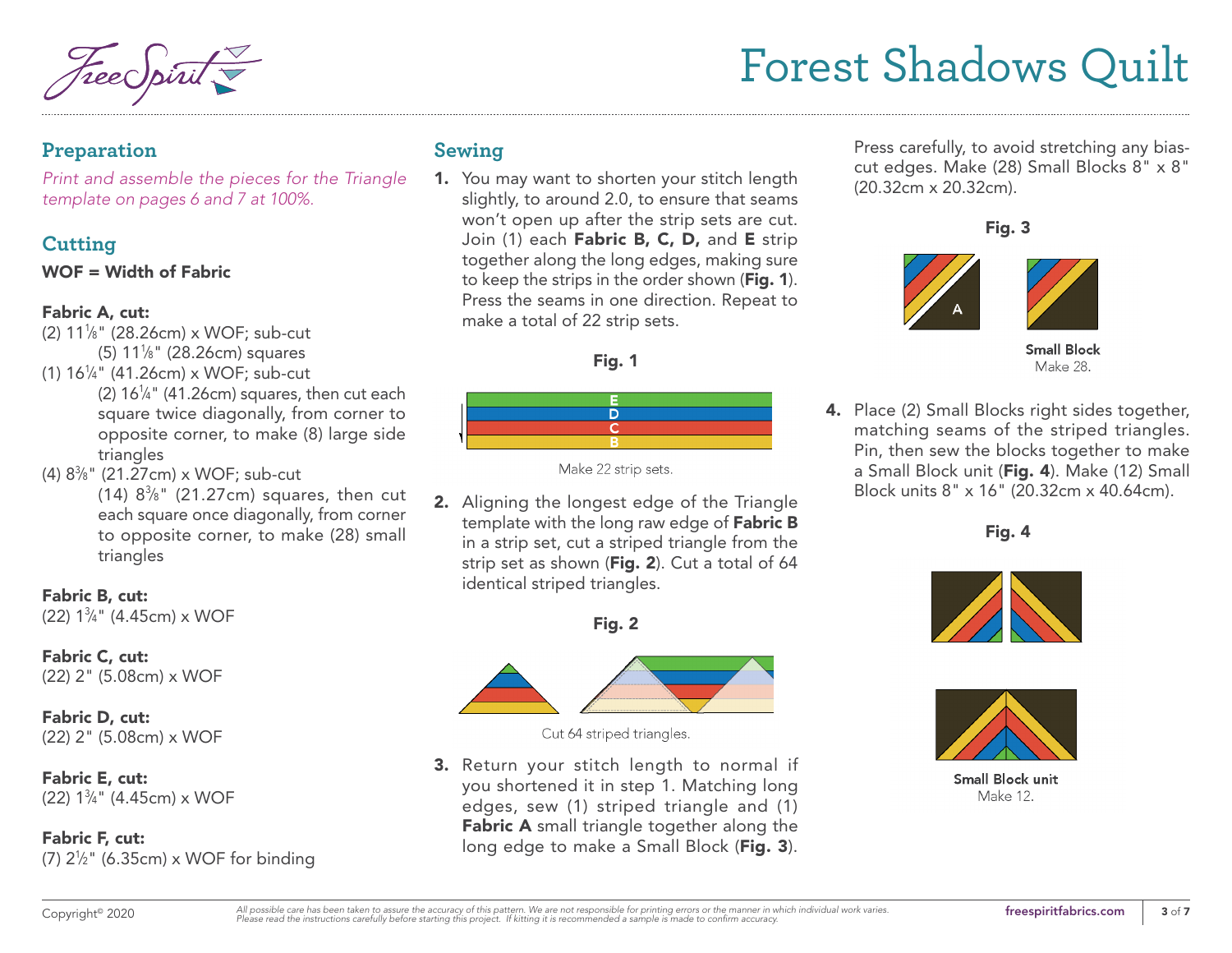5. Join (2) Small Block units together as shown to make a Joined Small Block (Fig. 5). Make (4) Joined Small Blocks 16" x 16" (40.64cm x 40.64cm).

#### Fig. 5



**Joined Small Block** Make 4.

6. Join (1) striped triangle to each short edge of (1) **Fabric A** large side triangle to make a Side Triangle unit (Fig. 6). Make (8) Side Triangle units 8" x 16" (20.32cm x 40.64cm).

Fig. 6





Side Triangle unit Make 8.

7. Join (1) striped triangle, centered, to each edge of (1) **Fabric A** square to make a Large Block (Fig. 7). Make (5) Large Blocks 16" x 16" (40.64cm x 40.64cm).

Fig. 7



Large Block Make 5.

### **Top Assembly**

- 8. Referring to the Quilt Layout Diagram on page 5, arrange the Large Blocks, Small Block units, Joined Small Blocks, Side Triangle units, and (4) remaining Small Blocks in (5) rows of (5) elements each. Join the elements in each row together along adjacent edges. Press.
- 9. Matching seamlines, join the rows together along adjacent edges. Press.

#### **Finishing**

- **10.** Sew together the  $(7)$   $2\frac{1}{2}$ " x WOF (6.35cm x WOF) binding strips end to end using diagonal seams. Press the seams open. Press the binding strip in half wrong sides together.
- 11. Layer the backing (wrong side up), batting, and quilt top (right side up). Baste the layers together and quilt as desired. Trim excess batting and backing even with the quilt top after quilting is completed.
- 12. Leaving an 8" (20.32cm) tail of binding, sew binding to top of quilt through all layers matching all raw edges. Miter corners. Stop approximately 12" (30.48cm) from where you started. Lay both loose ends of binding flat along quilt edge. Where these two loose ends meet, fold them back on themselves and press to form a crease. Using this crease as your stitching line, sew the two open ends of the binding together right sides together. Trim seam to ¼" (.64cm) and press open. Finish sewing binding to quilt.
- 13. Turn the binding to the back of the quilt and hand stitch in place.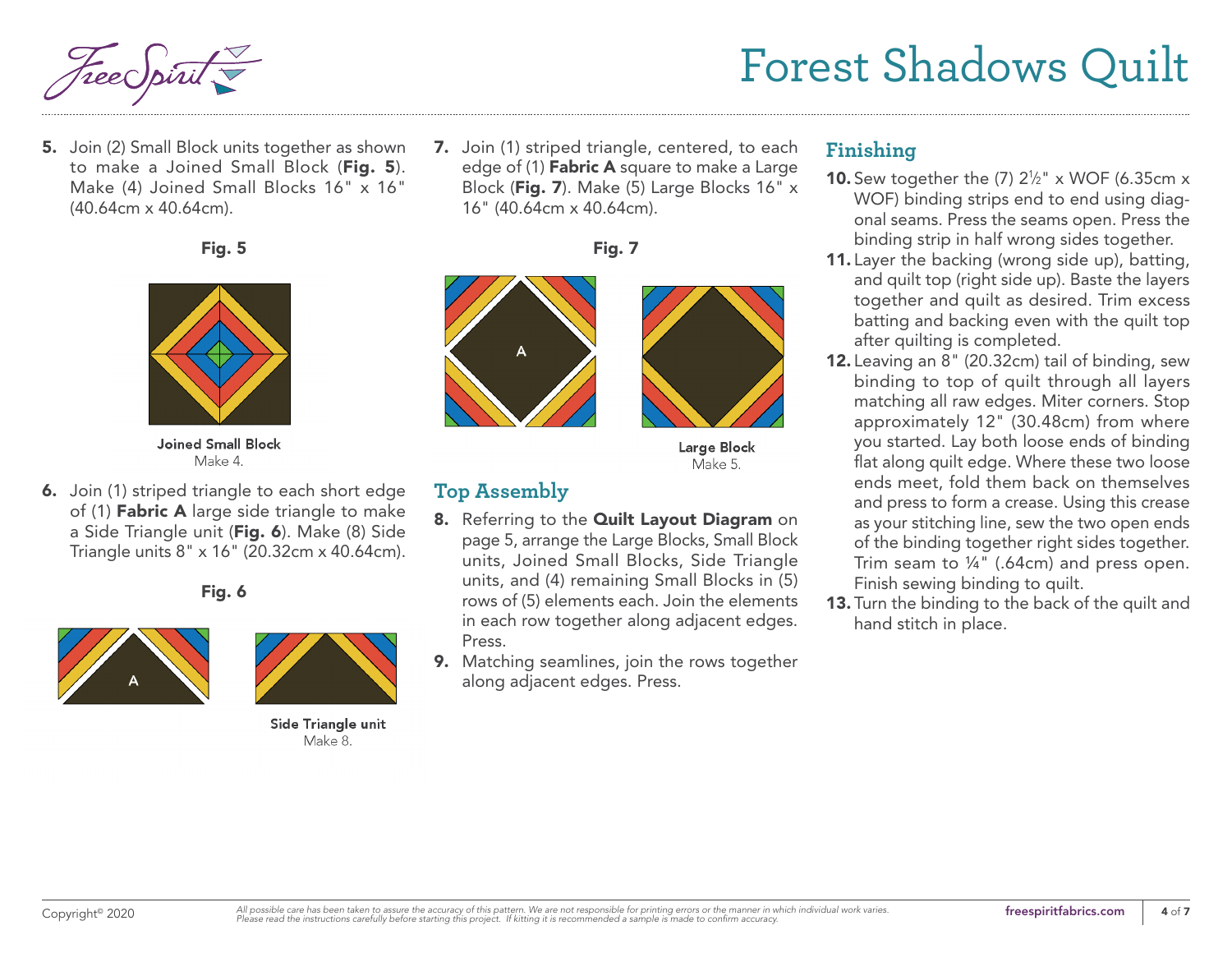

Quilt Layout Diagram



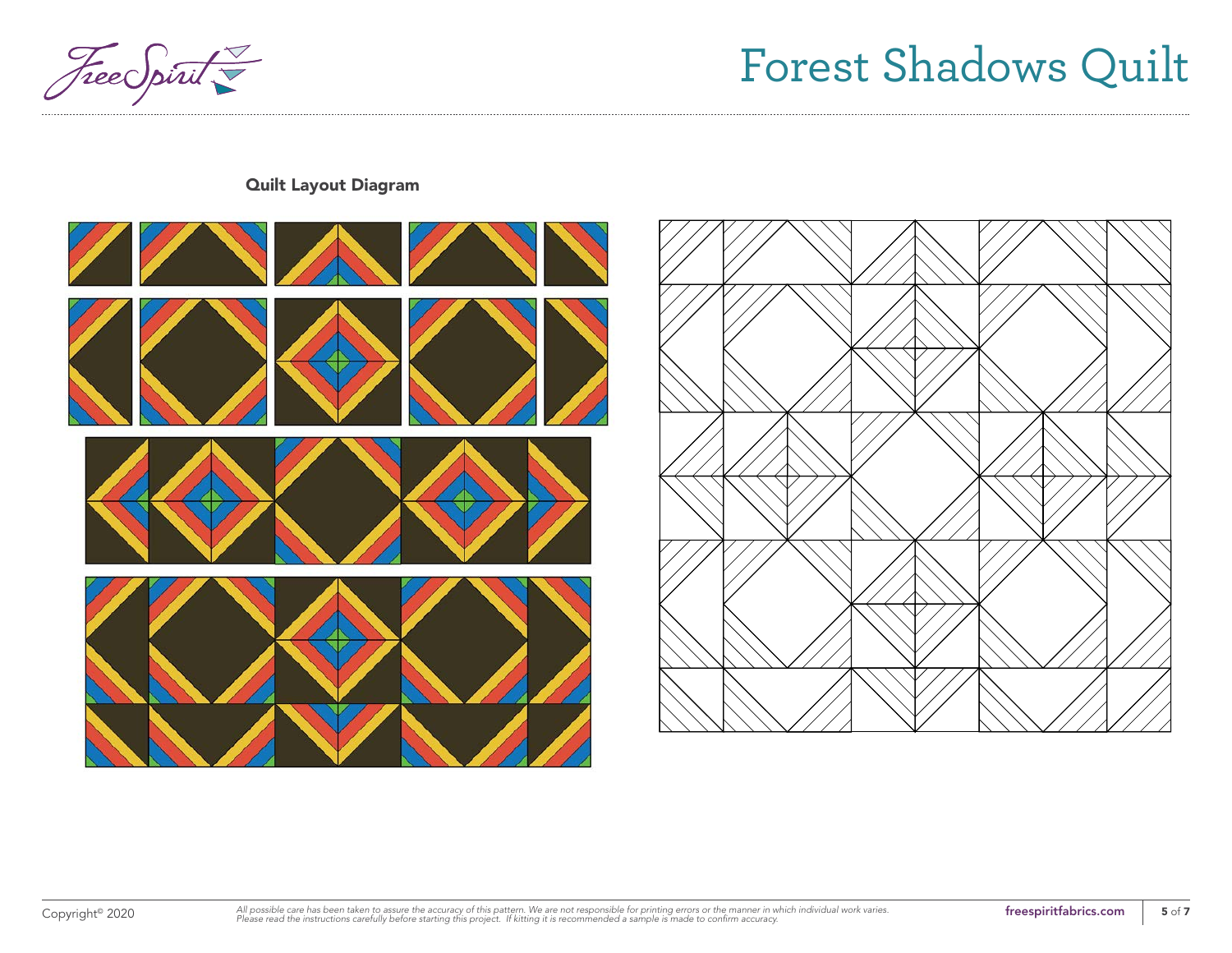



#### **\*\*\* Measure templates before cutting to confirm printing at 100%\*\*\***